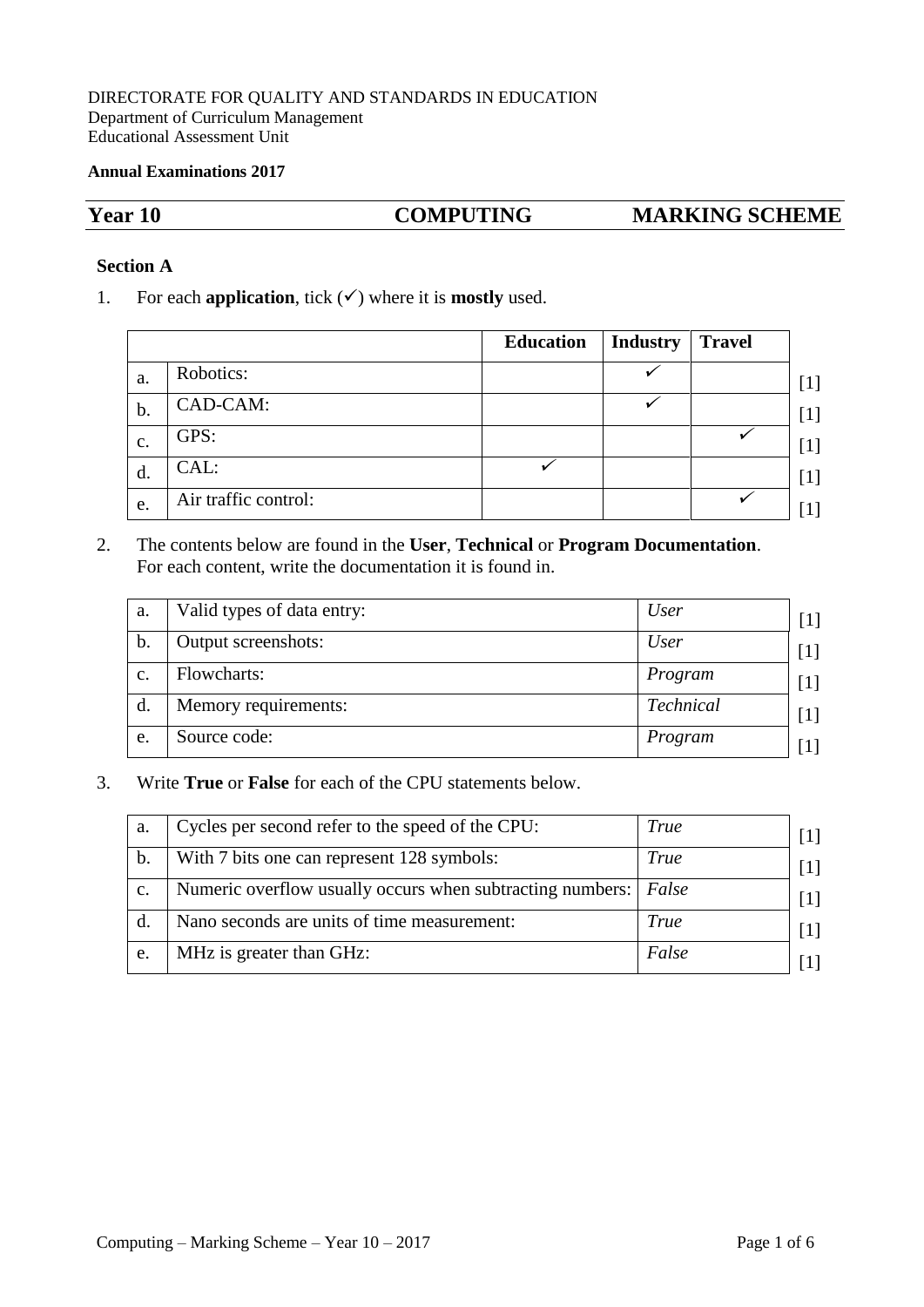# 4. a. Give one use of **logic gates** in computing.

*Calculations (accept relevant answer)* [1]

- **Gate: OR Symbol Boolean expression** А  $C = A + B$  $\overline{c}$ B
- b. i. The symbol and Boolean expression of the OR gate are:

ii. In the space below give the **name**, **symbol** and **Boolean expression** of the two other gates:

|               | <b>Gate: AND</b>          |       |
|---------------|---------------------------|-------|
| <b>Symbol</b> | <b>Boolean expression</b> |       |
| Α<br>c<br>B   | $C = A.B$                 | $[2]$ |
|               | <b>Gate: NOT</b>          |       |
| <b>Symbol</b> | <b>Boolean expression</b> |       |
| B             | $B = A'$                  | [2]   |

5. a. What is a computer **register**?

|     |                    | Storage locations found in the CPU that hold data temporarily                              | 121 |
|-----|--------------------|--------------------------------------------------------------------------------------------|-----|
| b.  | ii.                | i. Add the binary numbers: $101010 + 111111 + 110110$ .<br>Convert your answer to decimal. | 131 |
|     | <b>Addition:</b>   | 10011111                                                                                   |     |
| ii. | <b>Conversion:</b> | 159                                                                                        |     |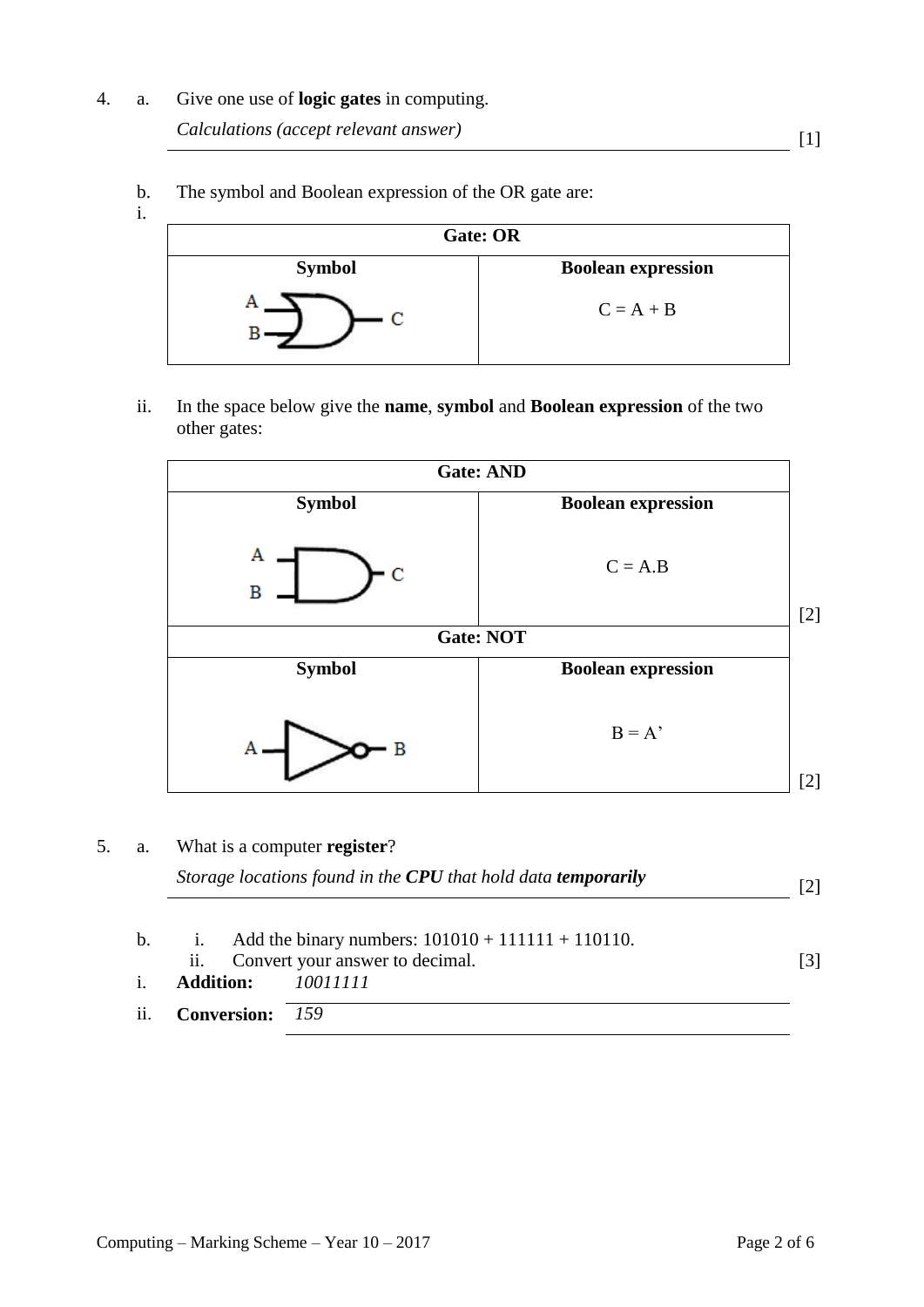## 6. a. **10111110** and **01011111** are two 8-bit Two's complement (2C) binary numbers.

- i. Which one of the two numbers is negative, and why?
- ii. What happens if the addition of the two numbers is stored in an 8-bit register?

| 1.  |      | <b>Negative:</b> 10111110                                          |  |
|-----|------|--------------------------------------------------------------------|--|
|     | Why? | $MSB$ is $1$                                                       |  |
| ii. |      | <b>Answer:</b> Numeric overflow                                    |  |
| b.  |      | Convert $-111_{10}$ to an 8-bit 2C binary number                   |  |
|     |      | $-111_{10} =$ 10010001 (1 mark for 2C & 1 mark for correct answer) |  |

- 7. Study the logic diagram below and then:
	- i. Construct its **truth table**.
	- ii. Extract the **Boolean expression**.



i. **Truth table:**

| A              | $\boldsymbol{B}$ | $\overline{C}$ | $\overline{X}$ |
|----------------|------------------|----------------|----------------|
| 0              | $\theta$         | $\theta$       | 1              |
| 0              | $\theta$         | 1              | 0              |
| 0              | 1                | 0              | 1              |
| $\theta$       | $\overline{I}$   | $\overline{I}$ | 0              |
| 1              | $\theta$         | 0              | 1              |
| $\overline{I}$ | $\theta$         | 1              | 1              |
| $\overline{I}$ | 1                | 0              | 1              |
| 1              | 1                | 1              | 0              |
|                |                  | 7              |                |

|                                                      | 1 mark for correct inputs and 2 marks for correct output | $\lceil 3 \rceil$ |
|------------------------------------------------------|----------------------------------------------------------|-------------------|
| <b>Boolean Expression:</b> $X = ((A' + B) \cdot C)'$ |                                                          | [2]               |

8. a. What is **customisable software**?

**Customisable:** *Software written and designed to meet the client's needs, and can incorporate features from other software programs* [2]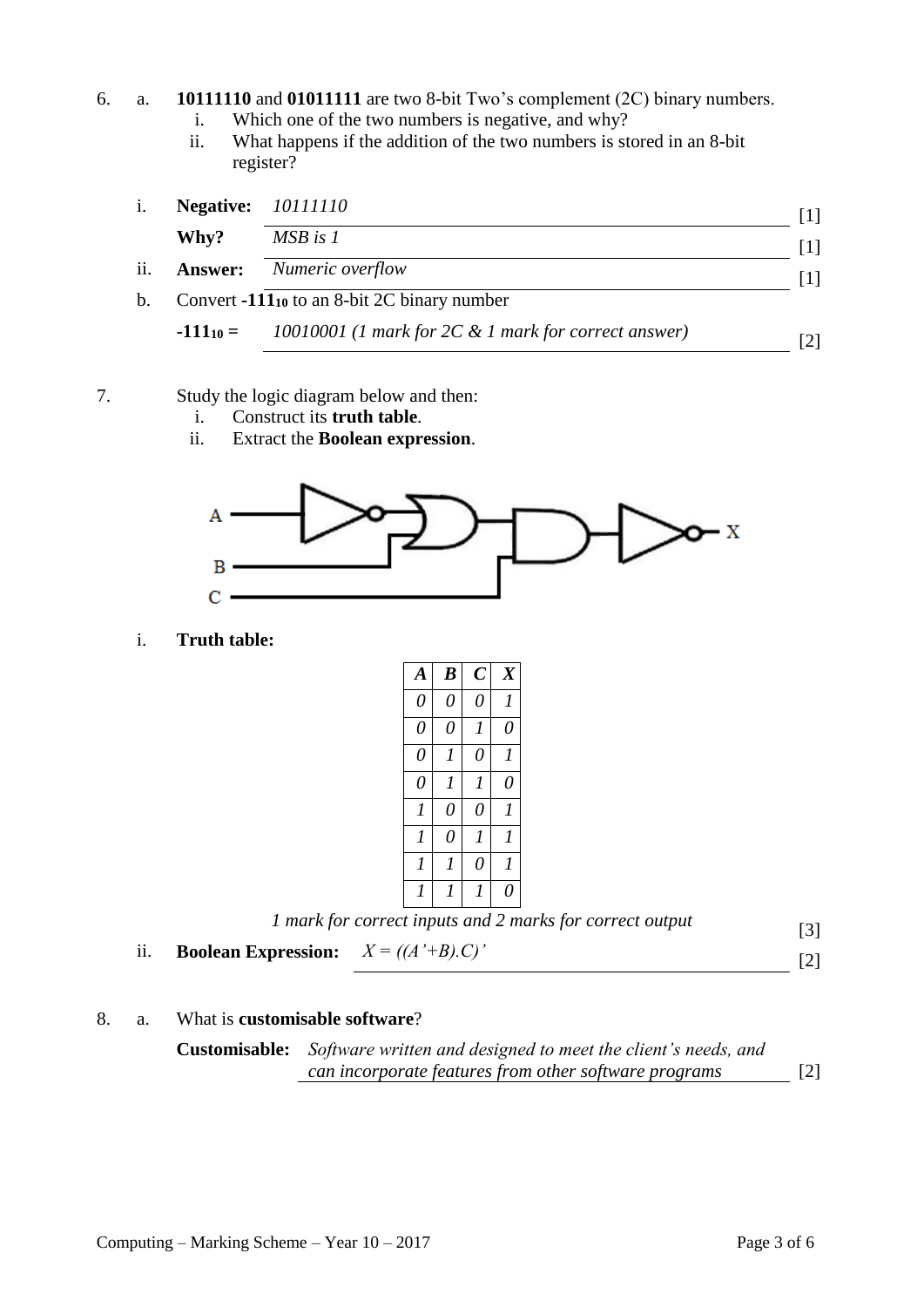|           | <b>Advantage:</b>                                                                                                       | Cheaper, well documented – accept relevant answer                                                                                                      |
|-----------|-------------------------------------------------------------------------------------------------------------------------|--------------------------------------------------------------------------------------------------------------------------------------------------------|
|           | Disadvantage:                                                                                                           | Too generic – accept relevant answer                                                                                                                   |
| c.        |                                                                                                                         | When <b>installing</b> a program, one is usually asked to check some system<br>requirements. Give one requirement which is usually asked for.          |
|           | <b>Requirement:</b>                                                                                                     | $RAM size - accept relevant answer$                                                                                                                    |
|           | <b>Run-time</b> error is one type of programming errors.<br>When do run-time errors usually occur?<br>i.<br>11.<br>iii. | Give and briefly explain the other two programming errors.<br>For each error justify your answer with an example.                                      |
| i.        | <b>Run-time errors:</b>                                                                                                 | Division by $zero - accept$ relevant                                                                                                                   |
| ii.       | $1st$ Error & Explanation:                                                                                              | Syntax with explanation                                                                                                                                |
|           | $2nd$ Error & Explanation:                                                                                              | Logical with explanation                                                                                                                               |
| iii.      | <b>Example of 1st Error:</b>                                                                                            | Allocate 1 mark for good example                                                                                                                       |
|           | <b>Example of 2<sup>nd</sup> Error:</b>                                                                                 | Allocate 1 mark for good example                                                                                                                       |
| 10.<br>a. | What is <b>test data</b> ?<br>i.<br>ii.                                                                                 | Using the Java instructions below, what suitable test data can be used to<br>test the instructions. Justify your answer by giving a brief explanation. |

*for* (*int* 
$$
t = 1
$$
;  $t < 11$ ;  $t++$ ) {  
System.out.println("Count is: " + *i*);

- 5. *CU activates necessary circuits to execute instruction* [1]
	- 6. Go back to step 1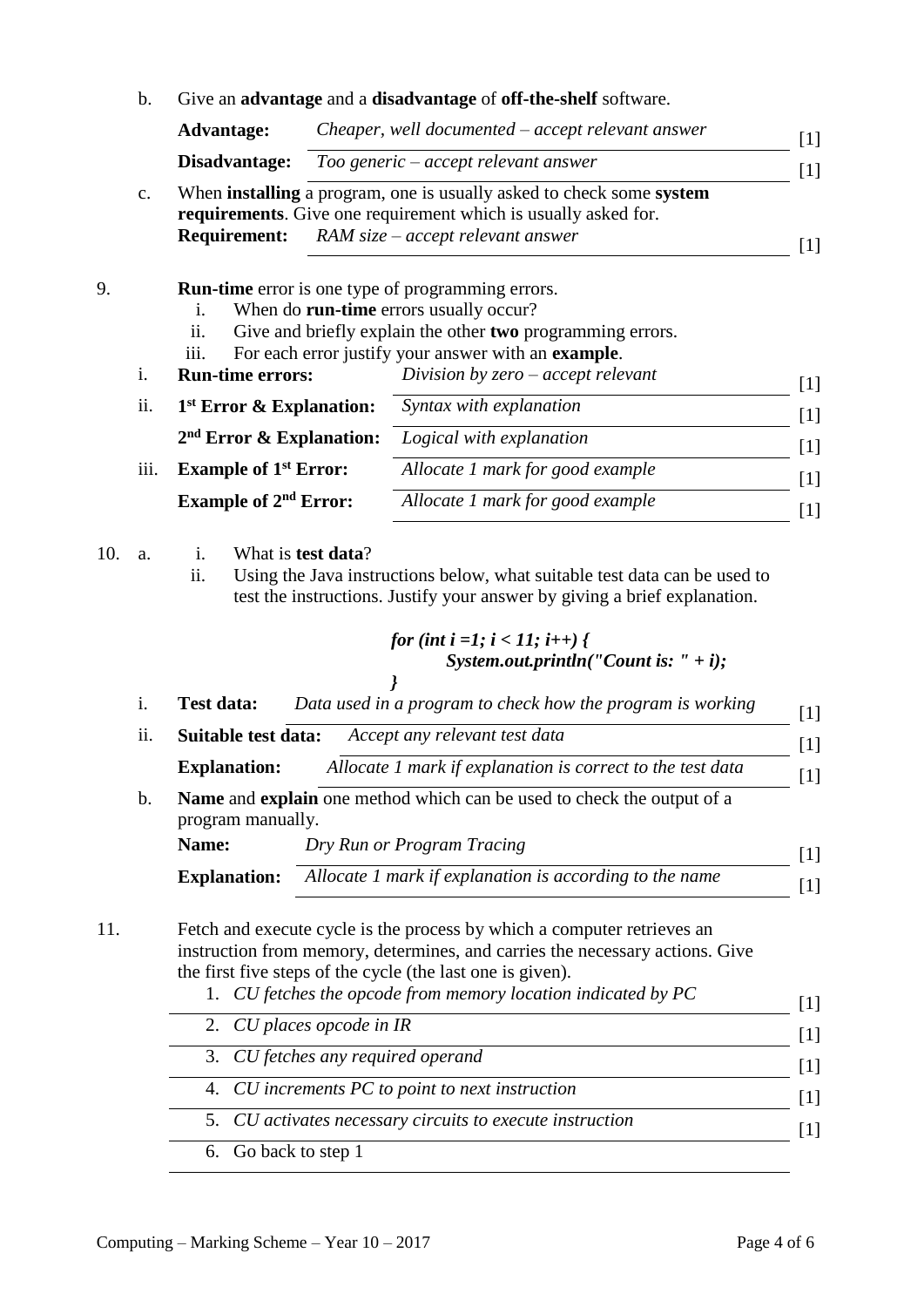## **Section B**

- 12. The CPU is at the heart of a computer system.
	- a. Give the term for the following CPU components. [5]

|      | <b>Definition</b>                                       | <b>Component Name</b>       |
|------|---------------------------------------------------------|-----------------------------|
| i.   | A CPU component responsible for mathematical            | <b>ALU</b>                  |
|      | computations and logic operations.                      |                             |
| ii.  | A CPU component that directs all its operations.        | Control Unit                |
|      |                                                         |                             |
| iii. | A small, temporary storage location inside the CPU that | <b>Instruction Register</b> |
|      | holds the instruction currently being executed.         |                             |
| iv.  | A CPU register that stores intermediate logic and       | Accumulator                 |
|      | mathematical results.                                   |                             |
| V.   | A small, temporary storage location inside the CPU that | <b>Program Counter</b>      |
|      | holds the memory address of the next instruction.       |                             |

b. The CPU is central in determining a computer's speed. Name and briefly describe **two** things that determine CPU speed. [4]

|     | Name                                    | Description                                                   |
|-----|-----------------------------------------|---------------------------------------------------------------|
|     | Clock Speed                             | This is the number of CPU cycles per second                   |
| ii. | Wordlength                              | The number of bits the CPU can send, receive and process at a |
|     |                                         | <i>go.</i>                                                    |
|     | Accept also cache, number of cores etc. |                                                               |

c. The address bus specifies which memory location is being accessed.

| i.  | What is the address space of a computer with a 64-bit address bus?<br>$2^{64}$                                 |     |
|-----|----------------------------------------------------------------------------------------------------------------|-----|
| ii. | Explain how the width of the address bus is relevant to computer<br>performance.                               |     |
|     | - The higher the number of lines on the address bus, the more memory<br>locations that CPU can directly access | [1] |
|     | - hence since the system may have a larger RAM it may work more<br><i>efficiently.</i>                         | Ш   |

d. New CPUs on the market are subjected to various benchmark tests that rate how [1] well they perform. Name **one** feature that may lead a CPU to perform better on a benchmark test.

*Higher clock speed, larger cache, larger number of cores.*

*[Accept reasonable answers]*

- e. *Intel* is a tech company that names a range of its processors thus: *Core i3*, *Core i5*, *Core i7*. The *Core i7* is the higher end of the CPUs: they are more expensive but have a better performance rating. Suggest **two situations** when it would make sense to get a *Core i7*, despite the higher price. [2]
	- i. *High end gaming*
	- ii. *Video editing*

*[Accept reasonable answers]*